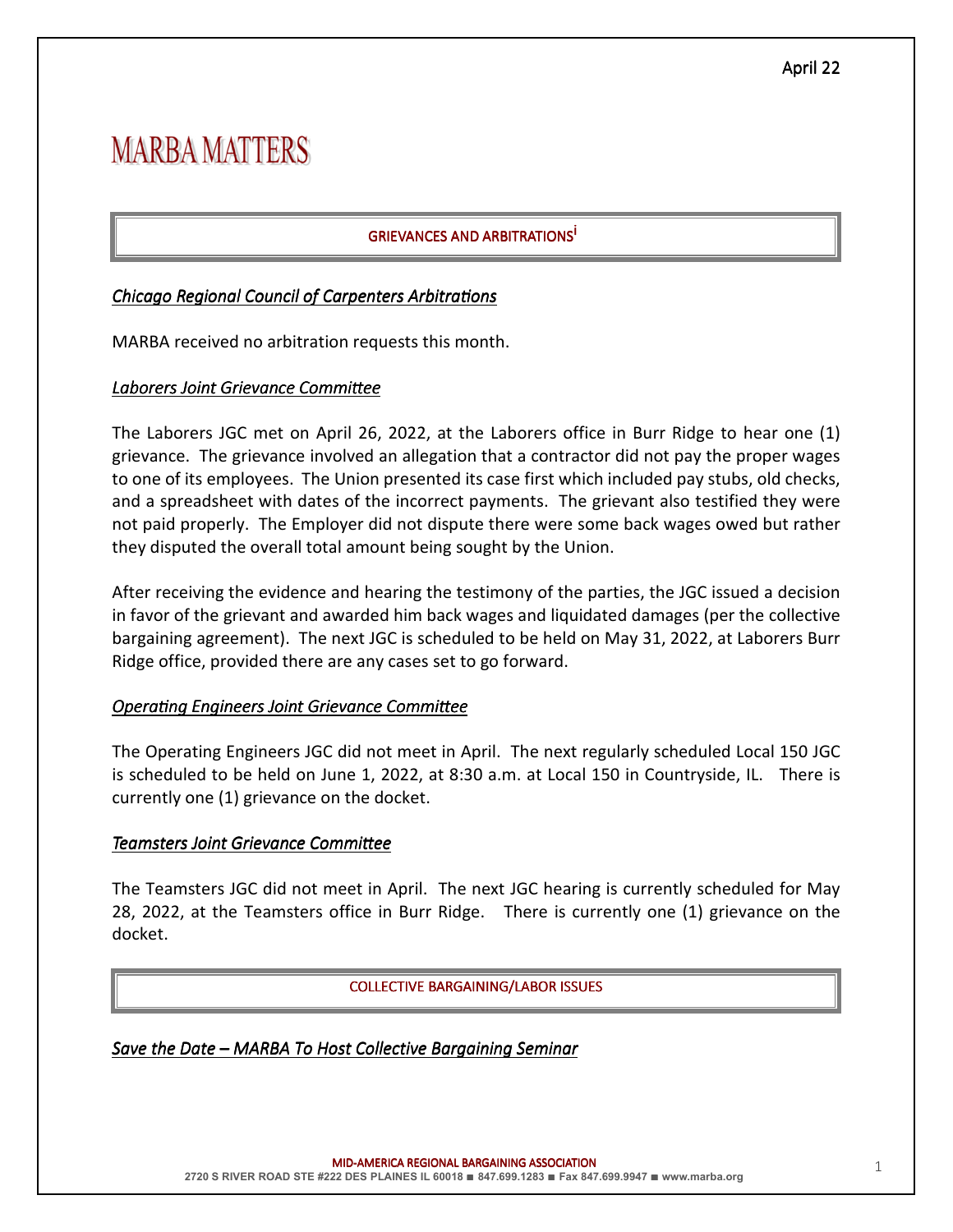## April 22

MARBA will be hosting a collective bargaining seminar on Wednesday, June 15, 2022, at Gibson's in Oakbrook. Sign-In/Registration will take place from 11-12 with the presentation starting at 12:00 p.m. It will run approximately 1.5 hours with time for Q&A. The seminar will focus on the nuts and bolts of collective bargaining and will also include a segment about the role MARBA plays in the collective bargaining process. It will be geared to those with little to no experience in multi-employer collective bargaining.

Rick Samson from Ogletree Deakins will be presenting along with Aaron Janik, MARBA Executive Director. There is no cost to attend but space is limited. Currently, we are limiting registration to those contractors' signatory to MARBA collective bargaining agreements. If additional space is available, we will open it up to contractor's signatory to non-MARBA collective bargaining agreements. You may register by clicking here. Please include the name of those attending and their email/cell phone numbers.

## *Check Your Inbox for Negotiation Update Emails*

The yearly negotiation update emails are in full swing. These are sent every Friday during the months of April and May (and into June as necessary). You may find the most current Negotiation Update document on the MARBA website by clicking here.

## *Wage Allocations Arriving*

With June 1, 2022, fast approaching many of the trades are sending out wage allocation sheets. These sheets will contain the breakdown of the June 1, 2022, allocations. Upon receipt the MARBA staff reviews the information contained therein and posts it to the MARBA website. You may find the allocations for this year (and previous years) by clicking here.

## **INDUSTRY NEWS**

## **Industry Coalition Prevails at Illinois Supreme Court**

An industry coalition made up of many Chicago area trade associations prevailed against Cook County in a case that involved the Lockbox Amendment to the Illinois Constitution. The case was filed back in 2018 after Cook County inappropriately diverted transportation related taxes and fees from transportation related projects. This inappropriate diversion went against the "Lockbox" Amendment" which was passed in 2016 by Illinois voters (close to 79% of voters supported the amendment). The amount of misappropriated money totaled upwards of \$250 million dollars a year.

Initially, a Cook County Circuit Court Judge ruled that the industry coalition did not have standing to bring a lawsuit against the County and that the complaint did not state a violation of the Amendment. Subsequent to that ruling the industry coalition appealed to the Appellate Court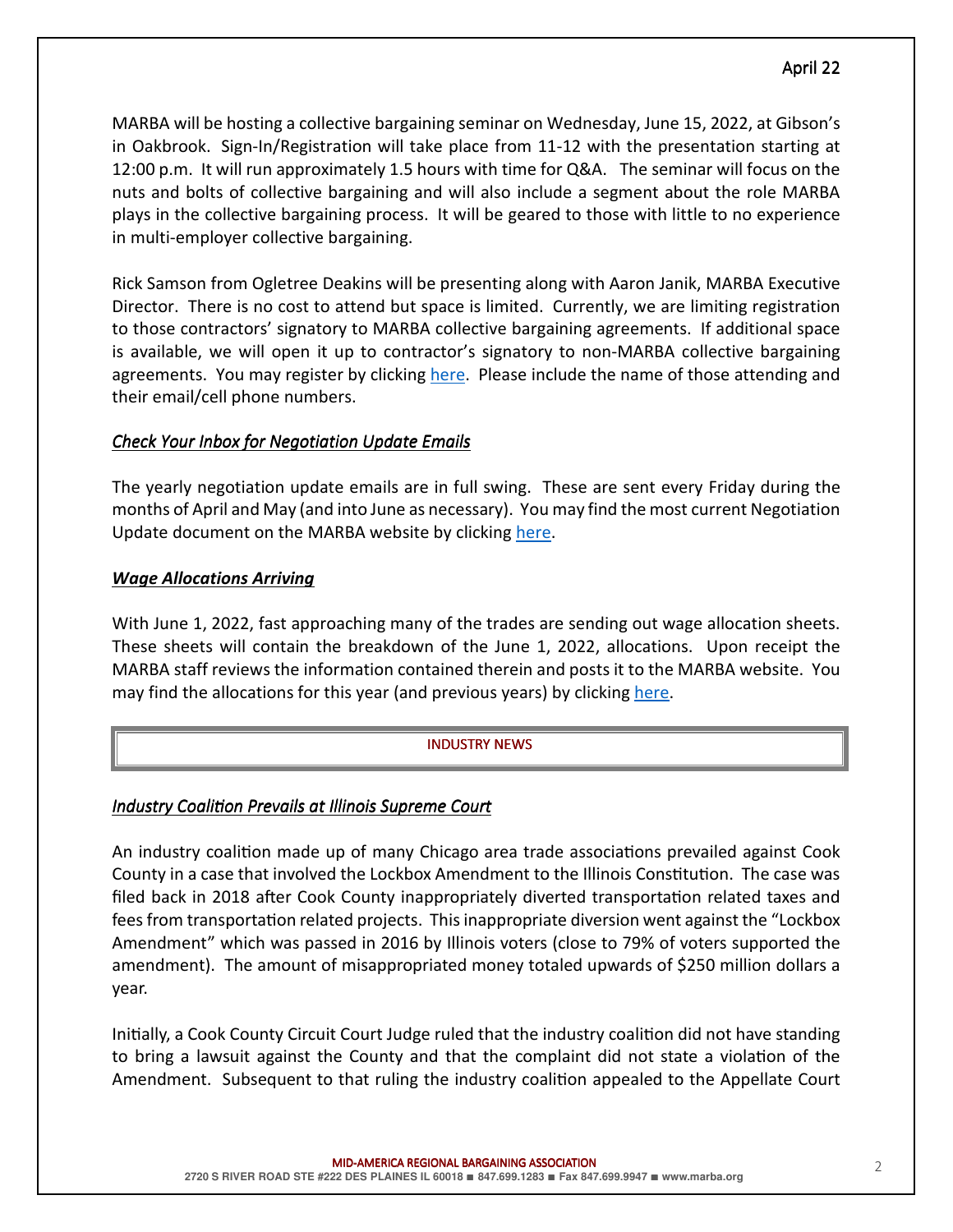which ruled the coalition did have standing to pursue a claim against the County, but the complaint did not state a violation of the Amendment. Thus, the Appellate Court ruled in favor of the County, upholding the Circuit Court's decision in part. Undeterred, the coalition appealed to the Illinois Supreme Court. After a lengthy court battle the Illinois Supreme Court ruled that the County was wrong to divert the transportation related taxes and fees away from transportation projects.

The lead Plaintiff in the litigation, the Illinois Road and Transportation Builders Association (IRTBA) issued a press release after the decision was issued. That press release can be found here. The Illinois Supreme Court decision can be found here.

#### **Illinois Legislature Amends the Illinois Wage Payment and Collection Act**

In the last legislative session, the Illinois General Assembly amended the Illinois Wage Payment and Collection Act to now require a prime contractor to be liable for a sub-contractor's failure for payment of wages and benefits. There are exceptions for contractor's signatory to a collective bargaining agreement. The bill is headed to Governor Pritzker's desk for his signature. The bill, House Bill 5412 can be found here. A companion bill, House Bill 4600, can be found here.

#### STATE OF THE ECONOMY

| <b>Economic Indicators</b>     |                                                                                                                                              |
|--------------------------------|----------------------------------------------------------------------------------------------------------------------------------------------|
| <b>Unemployment Rate</b>       | March 2022 U.S. 3.6% (down 0.2%), Illinois 4.7% (45 <sup>th</sup> – March)                                                                   |
| Labor Participation Rate       | March 2022 = 62.4%, February 2022 = 62.3%                                                                                                    |
| <b>CPI All Urban Consumers</b> | March 2022 over March 2021 = 8.54%                                                                                                           |
| CPI Chicago All Items          | March 2022 over March 2021 = 7.80%                                                                                                           |
| <b>CPI Midwest All Items</b>   | March 2022 over March 2021 = 8.55%                                                                                                           |
| Union Membership               | 2021 10.3% (Private Sector 6.1%), 2020 = 10.8%<br>Rate of Unionized Construction Workers = 12.6%<br>12.7% (2020), 13.6% (2019), 13.8% (2018) |
| 30 Year Fixed Mortgage         | March 4.17%, up .41% (February 3.76%)<br>Annual Average 2.96% (2021), 3.11% (2020)                                                           |
| 15 Year Fixed Mortgage         | March 3.39%, up .39% (February 3.00%)<br>Annual Average 2.27% (2021), 2.61% (2020)                                                           |
| <b>Brent Crude Oil</b>         | \$102.66 per barrel (as of April 25, 2022)                                                                                                   |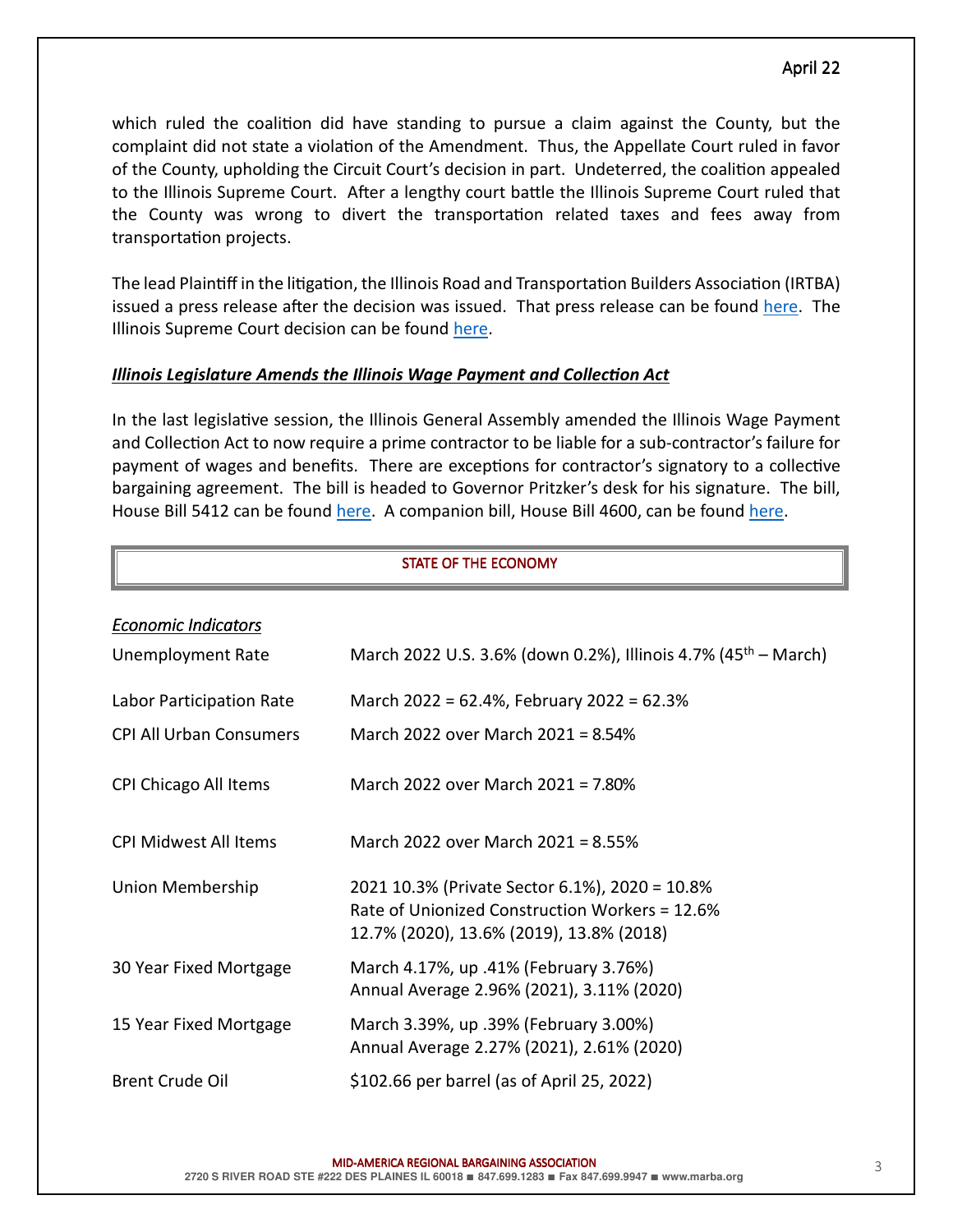#### April 22

|                                                               | \$145.61 per barrel all time high July 2008<br>\$2.23 per barrel all time low May 1970                              |
|---------------------------------------------------------------|---------------------------------------------------------------------------------------------------------------------|
| <b>Privately Owned New</b><br><b>Housing Building Permits</b> | 0.4% above revised February rate<br>6.7% above March 2021 rate                                                      |
| Privately Owned New<br><b>Housing Starts</b>                  | 0.3% above revised February rate (+/-12.3%)<br>3.9% above March 2021 rate (+/-8.9%)                                 |
| GDP                                                           | Q1 2022 (Adv) -1.4%<br>Q4 2021 (3rd) +6.9%<br>$Q3 2021 (3rd) +2.3%$<br>Q2 2021 (3rd) +6.7%<br>$Q1 2021 (3rd) +6.3%$ |
| DJIA                                                          | 33,794.51 as of April 25, 2022 (2:13 p.m.)<br>34,678.35 as of March 31, 2022 (close)                                |

#### JANIK'S J.D. – AN UPDATE ON LABOR/CONSTRUCTION LEGAL ISSUES AARON JANIK – EXECUTIVE DIRECTOR MARBA

#### *Captive Audience Meetings on The Chopping Block?*

On April 7, 2022, Jennifer Abruzzo, General Counsel to the National Labor Relations Board, issued Memorandum GC-22-04 to its field offices in which she indicated she would be seeking to have the NLRB overturn 75 years of Board precedent regarding "captive audience" meetings. In fact, she called the 75 years of Board precedent "anomaly" in labor law. Captive audience meetings are ones in which employees are presented with the employer's position regarding union representation. Generally, these meetings are held on company property and upper management, or a consulting firm, discuss the Employer's position with the employees.

According to the General Counsel's memo these meetings violate the NLRA because the employees are often "forced" to attend them with a fear of reprisal from management if they do not attend. Additionally, the GC memo indicated these meetings "restrain or coerce' those in attendance from exercising their rights under Section 7 of the Act in violation of Section 8(a)(1). Under the current Board precedent, which again has been in effect for 75 years, an employer does not violate the Act by requiring its employees to attend a meeting (or meetings) in which the employer discusses with its employees the pending Union representation. If successful in having this precedent overturned Employers will be placed in a difficult situation in which they may have to hold meetings that are no longer mandatory (i.e., volunteer) to provide an alternative perspective regarding Union representation. In the interim Employers will need to be cautious of how they proceed considering the GC's memo. A copy of the GC's memo can be found by clicking here.